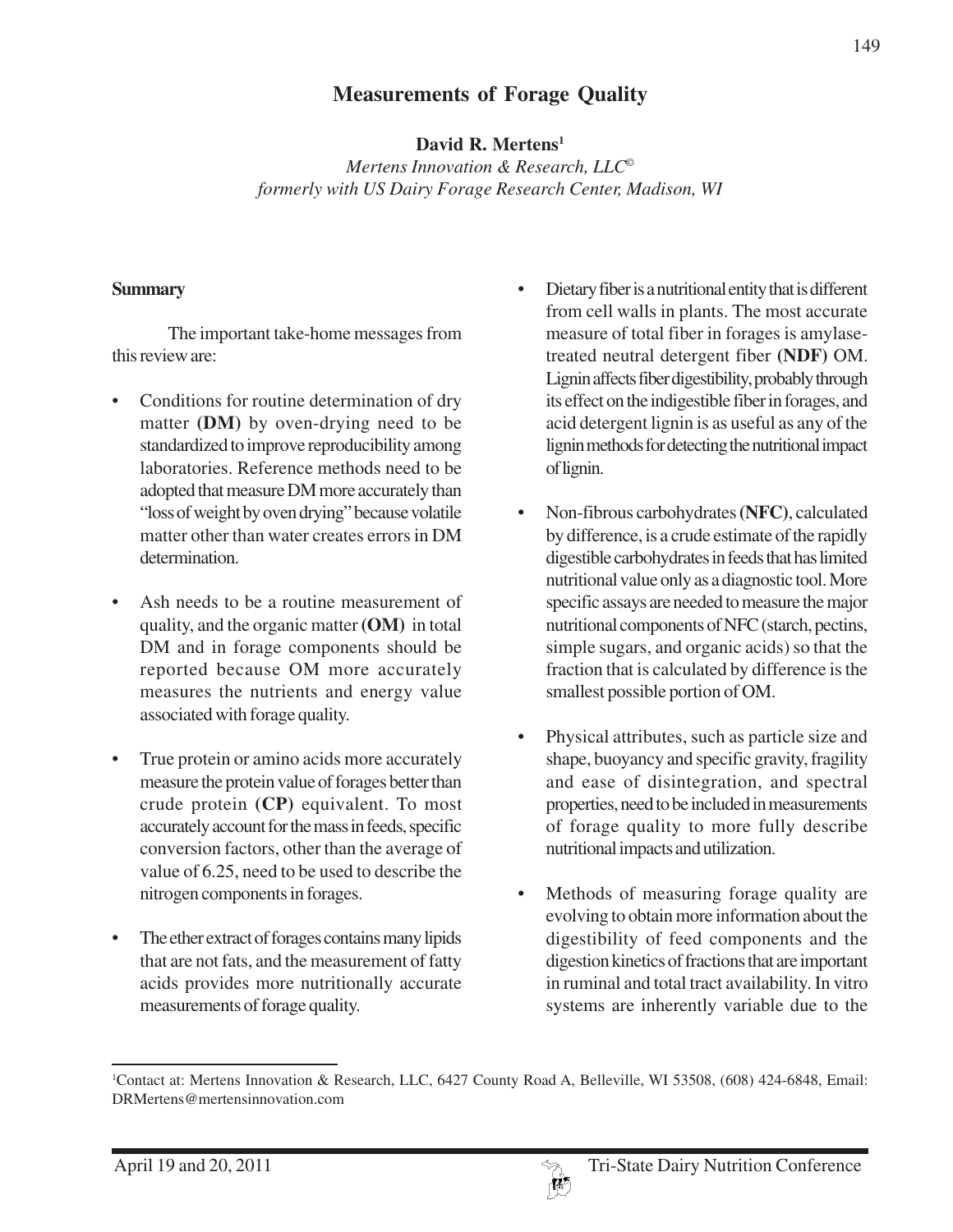biological variability in ruminal inocula, but methods of minimizing variability by standardizing conditions and using internal references will be developed to make measurements less relative and more useful in modeling intake and digestion processes associated with forage quality.

Current analytical methods provide a solid basis for measuring forage quality. Future enhancements will strive to add more details on the physical attribute of forages that are nutritionally important and increase measurements of digestibility and digestion kinetics.

### **Introduction**

Current measurements of forage quality are based on a long tradition of determining the chemical composition of feeds that affect animal nutrition. Most of what we accept as routine feed analysis is based on the measurement of protein, fat, ash, and fiber. Although the methods have changed, the basic concept that the chemical composition of feed is important nutritionally was developed more than 150 years ago. The development of the detergent system for measuring fiber in the 1960s was a significant improvement in the nutritional description of feeds (Mertens, 1993) that introduced the idea that dietary fiber and its digestibility were the crucial factors in determining the total digestibility of feeds. More recently, we have focused on the availability (digestibility) of nutrients, as well as their concentration. We are also beginning to understand the importance of time in the digestion process and the interactions among nutrients that affect the digestion of the entire diet (Mertens, 1994). With this new understanding comes the realization that physical and biological availability are as important as composition in determining the animal's response to forage. If we define forage quality as the response of the animal to the forage, then we must increase analytical measurements to more fully explain the intake, digestion, and performance of animals that are fed forages. The objectives of this review are to: (1) discuss the background and rationale for the current measurements of forage quality and (2) describe the measurements of forage quality that will be needed to more completely characterize nutritional value and address the nutritional challenges facing high producing animals.

### **Dry Matter**

The DM concentration of forages can range from <15% in fresh forages to >90% of as-is or as-fed hays. The major nutritional consideration related to DM is that it affects the as-is density of nutrients. Although water is a nutrient, it contains no other nutrients and can be considered a diluent because all of the other nutrients are in the DM. It is often observed that forages, especially silage, with low DM result in reduced intakes. It is unlikely that this is a direct effect of water because ruminal contents are typically 12 to 16% DM, which is even lower than DM in immature fresh forages. When eating low-DM forages, ruminants would be expected to simply drink less water to maintain the DM consistency in the rumen. Thus, the effect of low DM in forages is probably an indirect effect of high moisture (< 28% DM) on the fermentation products generated during silage fermentation or of high moisture (< 20% DM) in fresh forages on the rate of passage and ruminal environment of grazing animals.

Given that DM is needed to convert the dry weights of nutrients and feed intake into the asfed amounts of feeds that must be provided and mixed, it is an extremely crucial measurement of forage quality, especially for silages. It is a common misconception that DM is easily and accurately measured. First, there is no "official method" for measuring DM in wet feeds (< 85% DM) and second, the methods that are used routinely do not measure moisture or water concentration (true DM  $= 100$  – moisture). The "DM" in forages is generally measured by convection or microwave drying.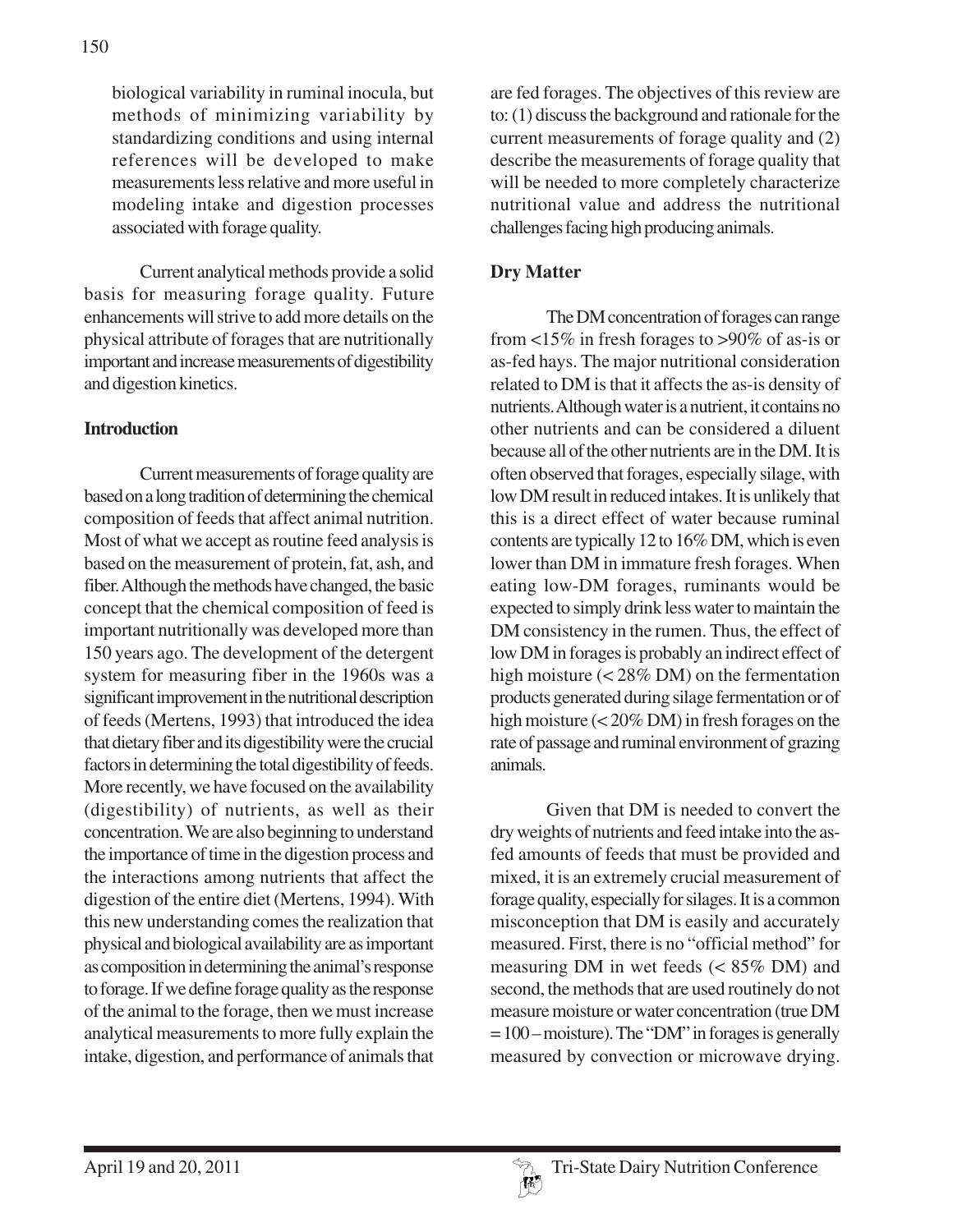However, these methods depend on evaporation of water due to heating. Unfortunately, oven drying volatilizes more than water, including volatile fatty acids, alcohols, sugars, urea, and bicarbonate. Thus, what we call moisture (measured by oven drying) should be called loss of weight by oven drying. It is interesting the Europeans (probably because they feed more low DM silages than we do in the U.S.) typically name what is measured as oven dry matter (**ODM**). To complicate things further, the temperature (or microwave wattage) and time of drying can affect ODM results dramatically (as can the depth of material in the drying vessel, the humidity of ambient air, the total load of moisture in the oven, etc.), so an "official method" is needed to improve repeatability among laboratories. True moisture can be measured by the Karl Fisher method, which is based on a chemical reaction with water molecules, or by toluene distillation, which measures the water distilled from the forage, after correction for alcohols and volatile fatty acids in the liquid collected.

We typically observe that Karl Fisher or toluene distillation measures 2 to 15% less moisture (greater DM) than ODM. This difference is not trivial when you are buying DM, mixing rations, or assessing efficiency. For example, early research comparing hay to silage indicated that silages resulted in more milk per pound of DM. However, it was eventually discovered that the DM in silages was underestimated by 5 to 10%, which created an artificial improvement in efficiency. Our interest in more accurately measuring forage quality will result in the use of Karl Fisher as the reference method for measuring moisture and DM in wet feeds. Like its effect on feed economic value and efficiency, changing DM values to truly reflect the moisture in samples will have a significant effect on how dairy cows are fed. All intake measurements and nutrient concentrations that we currently use for dairy cow feeding recommendations are based on a biased underestimate of DM. Changing to true DM will not be a trivial matter, but it is one that needs to be done to more fully measure the volatile components

in forage that affect their nutritional value. An additional impact of measuring true DM will be discussed further in the section on the NFC residue that is calculated by difference.

## **Ash**

Although specific macro and micro minerals are required by animals, they are typically only a small fraction of ash. The predominant effect of the ash content is to reduce the energy value of forages, and this is why ash concentration should be a routine analysis for forages. Organic matter is the non-ash portion of forages, and it contains all of the major nutrients and the components yielding energy that are absorbed from feeds. Legume forages typically contain more ash (8 to 12% of DM) than grasses (4 to 8% of DM), and corn silage typically contains the lowest concentration of ash (2 to 6% of DM). When estimating net energy or digestible organic matter (**dOM**) as a percentage of DM, the difference in ash content can be one indicator of the legume:grass ratio in mixed forages because higher concentrations of ash indicate a greater proportion of legumes. However, ash also can be an indicator of soil contamination. This contamination can come from soil splashed on plants during rainfall, soil raked into windows during harvest, or soil mixed into silages during feed-out from stone or soil surfaces. Ash in forages is a negative indicator of forage quality because it results in less energy available to the animal. When comparing regression equations for predicting net energy or dOM, it is typically observed that the intercepts for legume are lower than those for grasses, which reflects the higher ash content of legumes.

European systems of forage evaluation are based on the measurement or prediction of "d" or "D" value, which is the starting point for their system of energy utilization [which is similar to using total digestible nutrients **(TDN)** at maintenance as the starting point for estimating net energy in U.S. feeding systems]. The "**d**" or "**D**" value is the dOM in the

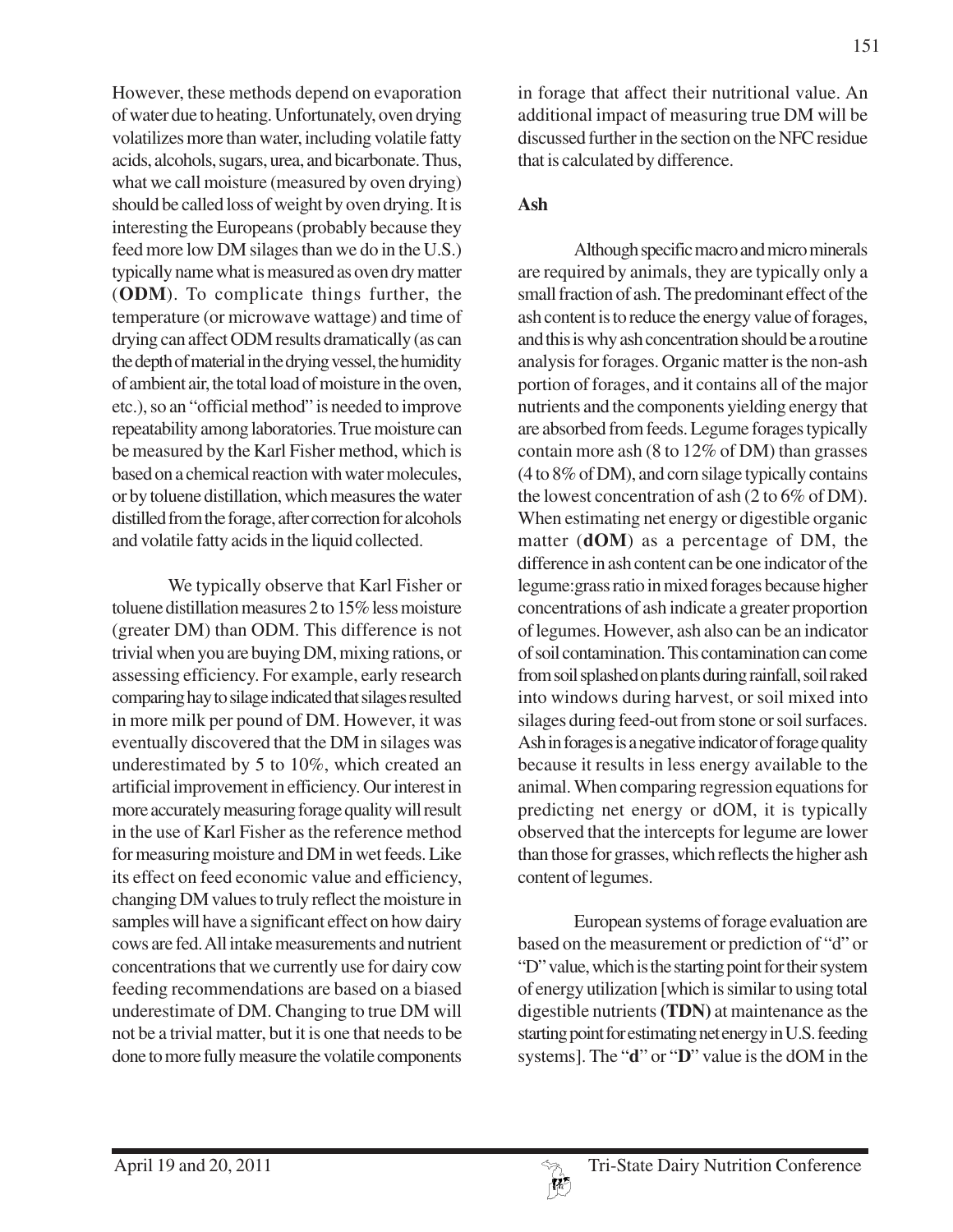DM of the feed. It is either measured using ruminal or cellulase enzyme in vitro systems or predicted by nutrient concentrations or near infrared reflectance spectroscopy (NIRS). Because energy can only be obtained from OM, basing metabolizable or net energy on dOM (or TDN, which also excludes ash) rather than digestible DM has a more sound biological and chemical foundation. Measurement of forage quality in the U.S. probably should transition to dOM rather than digestible DM or DM digestibility.

## **Protein**

Almost everyone interested in measuring forage quality are familiar with the concepts of CP, soluble CP (**solCP**), peptides, non-protein nitrogen (**NPN**), acid detergent insoluble CP (**ADICP**), neutral detergent insoluble CP (**NDICP**), and ammonia (**NH**<sub>3</sub>). Instead of NPN, I prefer nonamino acid nitrogen (**NAAN**) because the ultimate use of the nitrogen is based on amino acid structure and not protein, which is defined by amino acid chain length. Differences in methods, difficulties in measuring, and nutritional implications of solCP, peptides, NAAN, ADICP, NDICP, and NH<sub>2</sub> are issues that need to be resolved to make these components more accurate indicators of forage quality. However, I will not discuss these issues because they would require an entire paper to characterize and interpret in detail. Instead, I will focus on an issue which is often overlooked and affects our ability to allocate mass correctly so that the weight of all nutrients will sum to the total mass of OM.

We all accept the fact that we actually measure nitrogen **(N)** in the laboratory and convert this number to  $CP$  ( $CP = N X 6.25$ ). Because the measurement of N is relatively accurate, we assume that the measurement of protein is also accurate. However, this assumption disregards the fact that true protein is not CP and that CP depends on a conversion factor that is not as constant as we too

often assume. The multiplication factor for CP (6.25) is based on the fact that "average" true proteins contain an average of  $16\%$  N (6.25 = 1/0.16). The conversion factor of 6.25 certainly is not valid for NAAN but also is not valid for specific proteins (Mossé, 1990). Individual amino acids vary in N concentration (tyrosine contains 7.7% N and arginine contains 32.2% N); therefore, true proteins with different amino acid concentrations will also vary in N concentration from 13 to 19% (conversion factors ranging from 7.69 to 5.26).

The concentration of N in nitrates, urea, and NH<sub>2</sub> is 22.6, 46.7, and 82.4% N, respectively, which creates an even bigger problem for accurate mass calculation based on CP equivalent. For example, if a silage contains 18% of DM as true protein containing  $17\%$  N and  $2\%$  of DM as NH<sub>3</sub> containing 82.4% N, the N concentration in DM would be 4.7% (= 18\*17/100 + 2\*82.4/100), which converts to 29.4% CP equivalent. Thus, instead of equaling the actual 20% of the mass of the feed, the CP conversion indicates that it is over 29.4% of DM. You can begin to see that this is potentially a greater error in calculation of nonfibrous residue than any correction of fiber for protein content. If ADICP is the result of heatdamaged protein, the Maillard products created are an amino acid linked to a sugar, and will typically have one half of the N concentration of true protein, or 8%, (a conversion factor of 12.5 is needed to convert its N content to mass correctly).

Finally, I would like to emphasize that it is not the digestibility of protein in forage, or feeds in general, that is of concern, rather it is the conversion of amino acids and ammonia into microbial protein and the amino acid balance of the microbial and ruminal escape protein that is absorbed in the intestines of ruminants. All animals have evolved a very efficient system for digesting protein to insure that any protein consumed is absorbed and utilized. With the exception of heated and tannin-containing forages, the true digestibility of protein is greater than 90% regardless of the source.

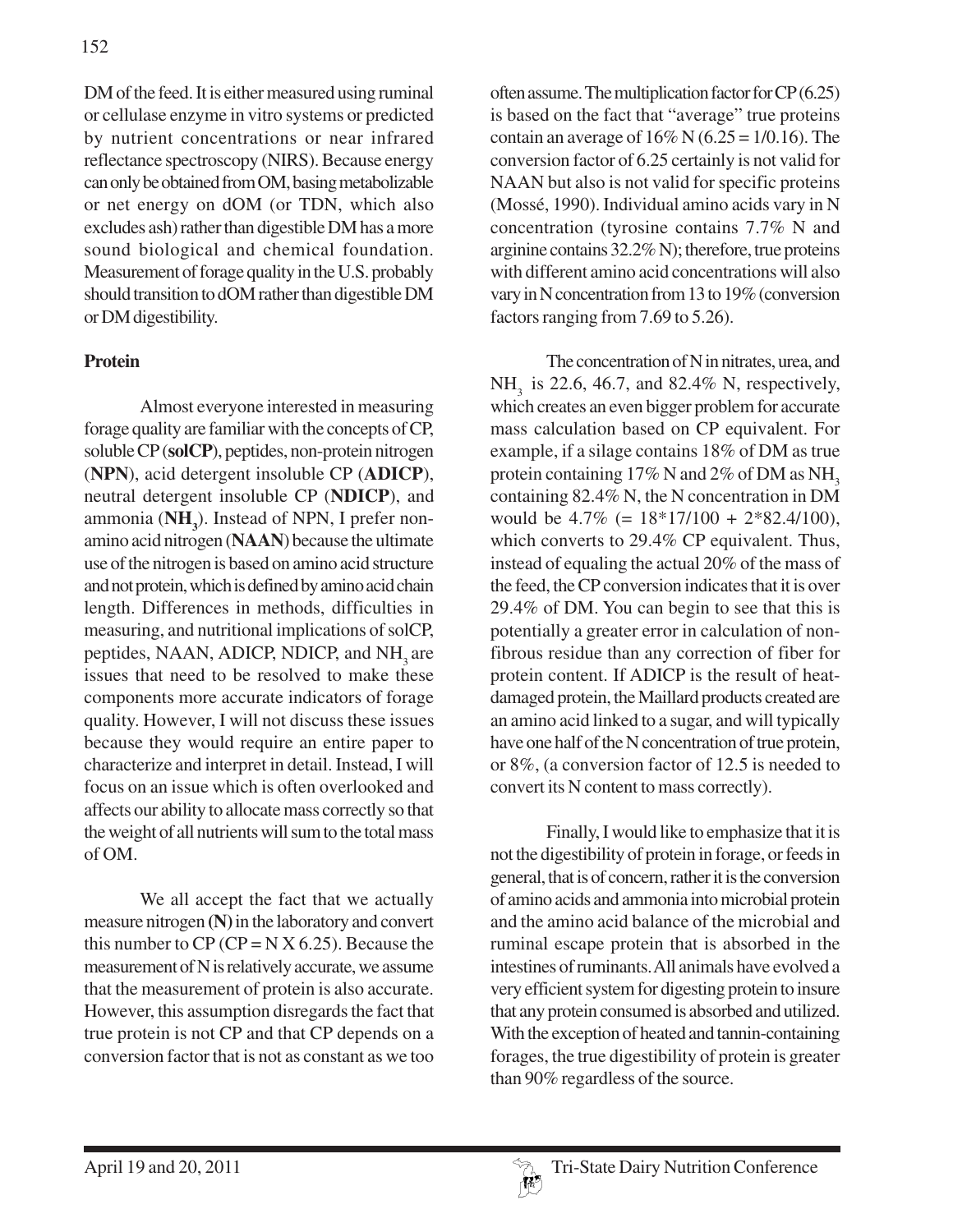Fat is a minor element of quality in forages because true fat (triglycerides) or fatty acids are a small fraction  $(< 4\%)$  of DM. The typical method of measuring lipids in feeds is by hexane or ether extraction (**EE**). Lipids contain more than triglycerides and fatty acids, and this is a particular problem in most forages, which contain waxes, cutins, and other ether-soluble materials that have limited digestibility and do not provide the 2.25 times as much energy as carbohydrates if digested. The trend toward fatty acid analysis instead of EE (Palmquist and Jenkins, 2003) is beneficial in the measurement of forage quality. However, like using CP equivalent, measuring only fatty acids results in additional matter being included in the non-fiber residue that is not carbohydrate. In forages, about 1 to 2% of DM is ether or hexane extractable but is not fatty acids.

## **Fiber**

The history of fiber methods as measures of forage quality has been extensively reviewed many times and only a few salient issues will be presented because it is more important to discuss current understanding and the future development of fiber characteristics as measures of forage quality. Crude fiber was successfully used to define nutritional value within feed types because it is highly correlated with total dietary fiber within feed types. However, it failed to explain differences in quality between forages and concentrate feeds. The reason for this is that the alkali extraction that is a part of the crude fiber system dissolves lignin and therefore puts lignin in the supposedly easy-to-digest nitrogen-free extract. Acid detergent fiber (**ADF**) was developed (Van Soest, 1963) as a preparatory step in the isolation of acid detergent lignin (**ADL**). Detergents were used to remove protein, which often contaminates lignin isolated by non-detergent methods. Although ADF is highly correlated with digestibility, it does not measure all of the fiber in

feeds because the strong acid used dissolves most of the hemicelluloses in forages. Neutral detergent fiber was developed (Van Soest and Wine, 1967) to measure the total fiber in feeds and to separate it from the almost completely digestible neutral detergent solubles (**NDS**).

## *NDF*

The measurement of NDF has evolved over the years and continues to evolve. The initial NDF method used sodium sulfite to improve the extraction of protein from fiber residues. However, it became evident that the original NDF method did not adequately remove starch from concentrate feeds and corn silage. The neutral detergent residue (**NDR**) method was developed (Van Soest et al., 1991) that included amylase treatment to assist in the removal of starch but removed sodium sulfite because some research indicated that it extracted phenolic complexes that might be limiting digestion. Most recently the amylase-treated NDF (**aNDF**) method was developed (Mertens, 2002) that includes the use of amylase and sodium sulfite. The aNDF method was evaluated in a collaborative study and received Official Method designation by the AOAC, International. Although these 3 methods of measuring total fiber (NDF, NDR and aNDF) are highly correlated, they result in consistently different values for feeds. Therefore, it is important for laboratories to indicate which of the methods they use, but unfortunately, most laboratories are still referring to their results as NDF, regardless of the method actually used.

During the development of aNDF, it was observed that protein could not be extracted from heated or cooked feeds and animal products without the use of sodium sulfite (Hintz, et al., 1996). It was also observed that the NDICP of aNDF was less than that of NDR. This creates a problem for the estimation of the slowly digesting protein pool in the Cornell Net Carbohydrate and Protein Model (Cornell University, Ithaca, NY), which uses NDR

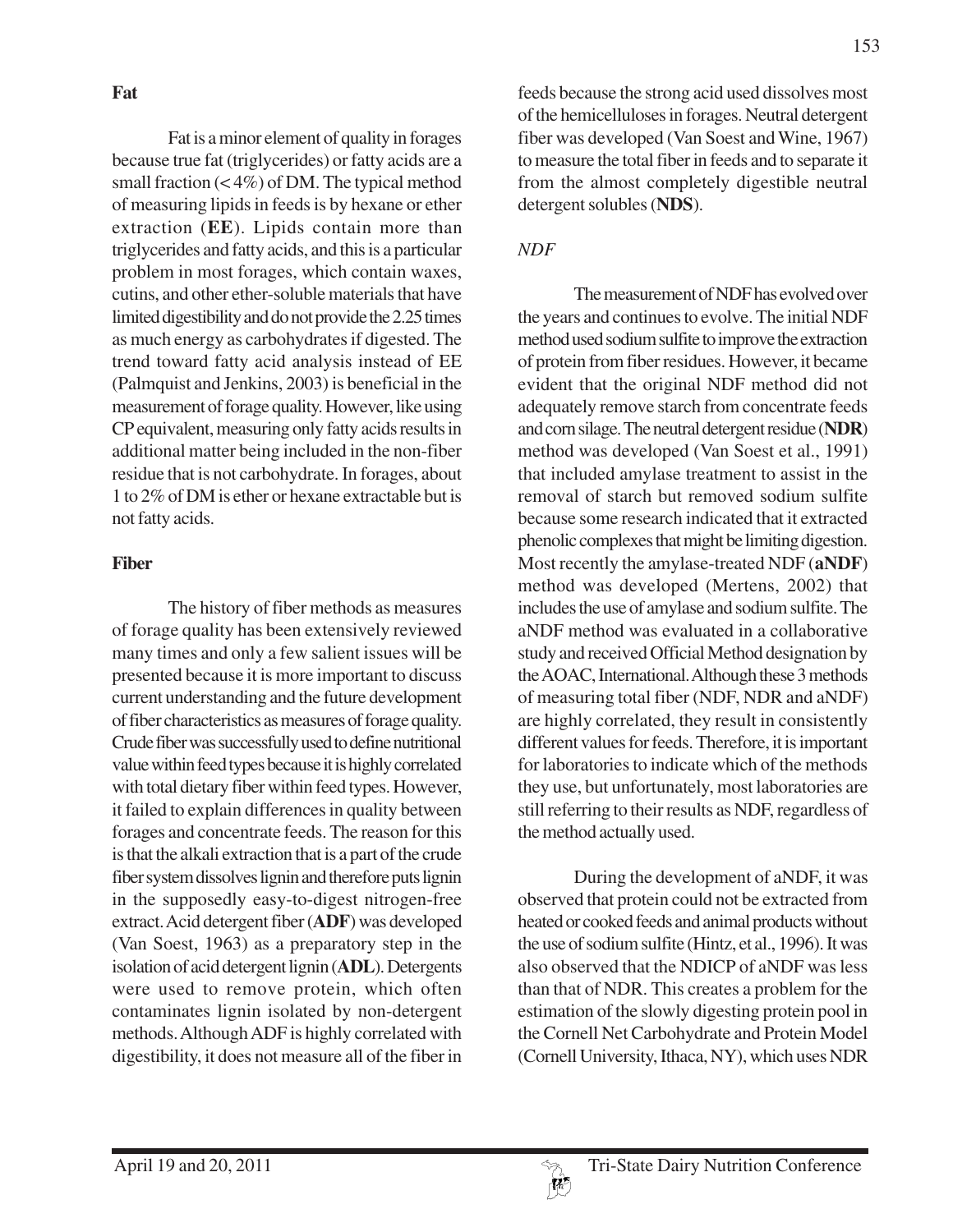without sulfite to estimate NDICP and requires that 2 neutral detergent extractions be done, one with sulfite and one without. The use of sulfite also creates a problem in the "correction" of aNDF for NDICP contamination. When sulfite is not used (NDR), the NDICP is large and correction of NDR for CP contamination is needed, especially for cooked or heated feeds. However, the NDICP of aNDF is much lower, and given the errors in the NFC calculation, it is relatively unimportant (see explanation in the last section of this paper). The worse case is to use the NDICP measured without sulfite to "correct" aNDF measured with sulfite because it can result in an overcorrection. Correction of aNDF for ash contamination is much easier to address. The official method for aNDF includes the measurement of aNDFom, which is the aNDF residue corrected for ash. The measurement of aNDFom is the preferred method for routinely measuring total fiber in feeds with a minimum of contamination.

### *Cell walls*

In early publications about NDF, it was associated with the term "cell walls." In many instances, it was stated that NDF was an estimate of cell walls, but often the terms were used interchangeably. This is unfortunate because the concepts of "fiber" and "cell walls" are different in origin, intent, and composition. Cell walls refer to a specific anatomical part of plant cells. It consists of the lignin and structural polysaccharides that make up the outer boundary of plant cells and the pectincontaining matrix that exists between plant cells. Thus, cell walls contain lignin, cellulose, hemicelluloses, and pectins. Dietary fiber is defined as the indigestible or slowly digested fractions of feeds that occupy space in the gastrointestinal tract. Easily extractable pectin is completely digested; therefore, it should not be included in "fiber." The ethylenediaminetetraaceticacod **(EDTA)** in the neutral detergent solution chelates much of the calcium in the pectin complex, and when combined

with refluxing in a hot solution; it almost completely extracts pectin. Thus, NDF is not cell walls, although it is highly correlated with it within forage types.

Cell walls are measured by a complex system of cell wall isolation, solubilization in 72% sulfuric acid, and determination of neutral sugars and uronic acids. The solubilization of cell walls in 72% sulfuric acid leaves a residue that is defined as klason lignin. Klason lignin is highly correlated with ADL, but it is much higher in value, especially for grasses. Klason lignin probably isolates phenolic complexes more effectively than detergents, which probably extracts them. This raises the question as to the difference in the definition of lignin between nutritionists and plant physiologists. Should phenolic compounds and small lignin fragments be included in the definition of lignin? Do they have the same impact on digestibility of cell walls or fiber? Is the lignin of concern to nutritionists only the polymeric lignin that binds or encapsulates structural polysaccharides and limits their digestion? Does the detailed analysis of cell wall carbohydrates provide information that is nutritionally important? These questions must be resolved before it is prudent to suggest that the routine measurement of cell walls as opposed to NDF is warranted.

# *Lignin*

There is little disagreement that lignin limits the degradation of cell walls and fiber. However, the large discrepancy between Klason lignin and ADL in forages raises questions about the role of different types of phenolic compounds on fiber digestibility. There is evidence that some phenolic compounds are solubilized by acid detergent extract. There is also evidence that Klason lignin can contain a significant amount of nitrogenous contamination because cell wall isolation does not extract proteins as effectively as detergents. Thus, there is indication that additional work needs to be done to determine how simple phenolic complexes and polymeric lignin affect digestion. Is it possible that the phenolic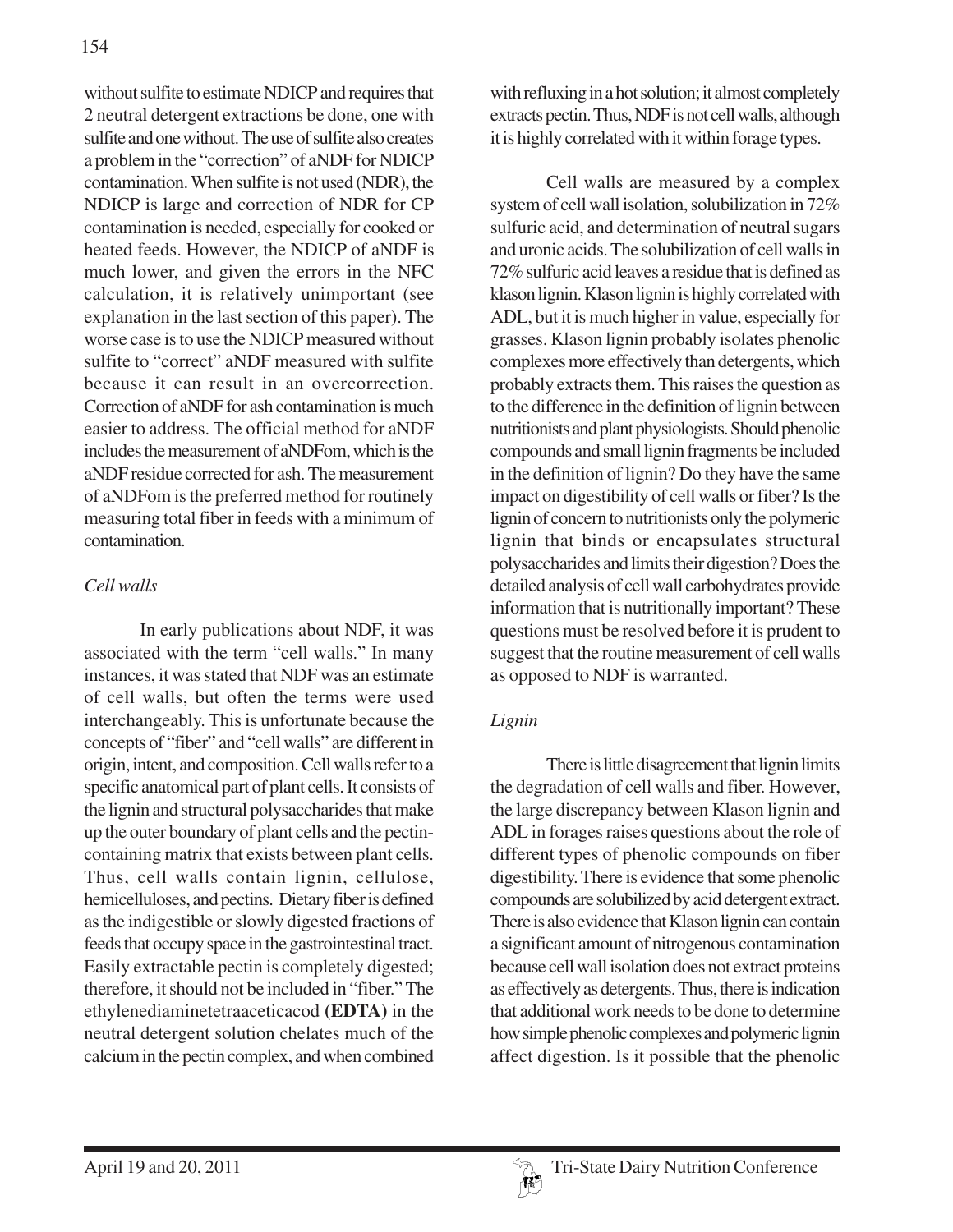complexes extracted by detergents are not digested and result in significant reduction in the digestibility of NDS? The high true digestibility of NDS certainly suggests that the pectins and solubilized phenolics have little effect on digestibility. However, it is possible that the neutral detergent extract of feces also solublizes the simple phenolic compounds, implying that they are apparently digested. Only an input-output analysis of phenolic complexes as they pass through animals can resolve this issue.

#### *Indigestible fiber*

During the anaerobic microbial fermentation, it appears that the fiber of all forages plateaus at some level less than 100%, even after long fermentation times  $($ >72 hr). This indicates that there is a fraction of fiber that is indigestible (Smith et al., 1972) and will not disappear by anaerobic fermentation, even at infinite time. The existence of indigestible NDF **(iNDF)** has several consequences that make it an important component in the measurement of forage quality. Because iNDF can only disappear from the gastrointestinal tract by passage, it has a significant effect on the filling effect of forages, and because of this, it negatively affects intake. Because iNDF is indigestible, it's proportion in DM has a significant negative effect on DM or OM digestibility. The iNDF in forages is highly correlated to ADL concentration (Traxler et al., 1998), and Van Soest et al. (2000) speculated that it is a constant proportion of ADL. However, others have observed that the relationship between ADL and iNDF is variable from one forage to another. Regardless of the quantitative relationship, it is becoming apparent that the ADL exerts its effect primarily by influencing iNDF. In reality, it is iNDF that is more important to measure than lignin, and methods will be developed to measure this fraction as a crucial component of forage quality.

#### *Digestion kinetics*

The determination of iNDF is also crucial for the measurement of digestion kinetics (rate of digestion). It is a central tenent of kinetic analysis that pools must have homogenous kinetic properties. In effect, iNDF has a rate of digestion (kd) of zero. Given that total NDF contains both iNDF and one or more potentially digestible NDF (pdNDF) pools, it is clear that total NDF is not kinetically homogeneous and its rate of digestion cannot be estimated. Only pdNDF pools have rates of digestion that can be determined. This means that iNDF must be measured and subtracted from total NDF to obtain the potentially digestible pools that have factional rates. The reason we measure NDF digestion at long fermentation times has nothing to do with the time feed spends in the rumen of a cow, but these long fermentation times are necessary to obtain a reasonable estimate of iNDF so the fractional digestion rate of physically effective NDF **(peNDF)** can be determined.

Extremely long in vitro and in situ fermentations (>120 hours) suggest that peNDF may consist of rapidly and slowly digesting pools. Typically the slowly digesting pool is less < 20% of the NDF and has a rate of <0.01/hour. Although a two-pool model for peNDF may be most accurate for research use, its value in applied models of ruminal fermentation has not been demonstrated and none of the current applied models have 2 digestible pools of NDF.

Regardless of the number of digestible pools, it is clear that measurements of fiber digestion kinetics will be the next step in the measurement of forage quality. Several issues need to be resolved before digestion kinetics become routine. Should fiber digestion kinetics be measured by one or two digestion pools? What method and time of fermentation is needed to determine the iNDF for each model? What is the minimum number of replications and fermentation times needed for

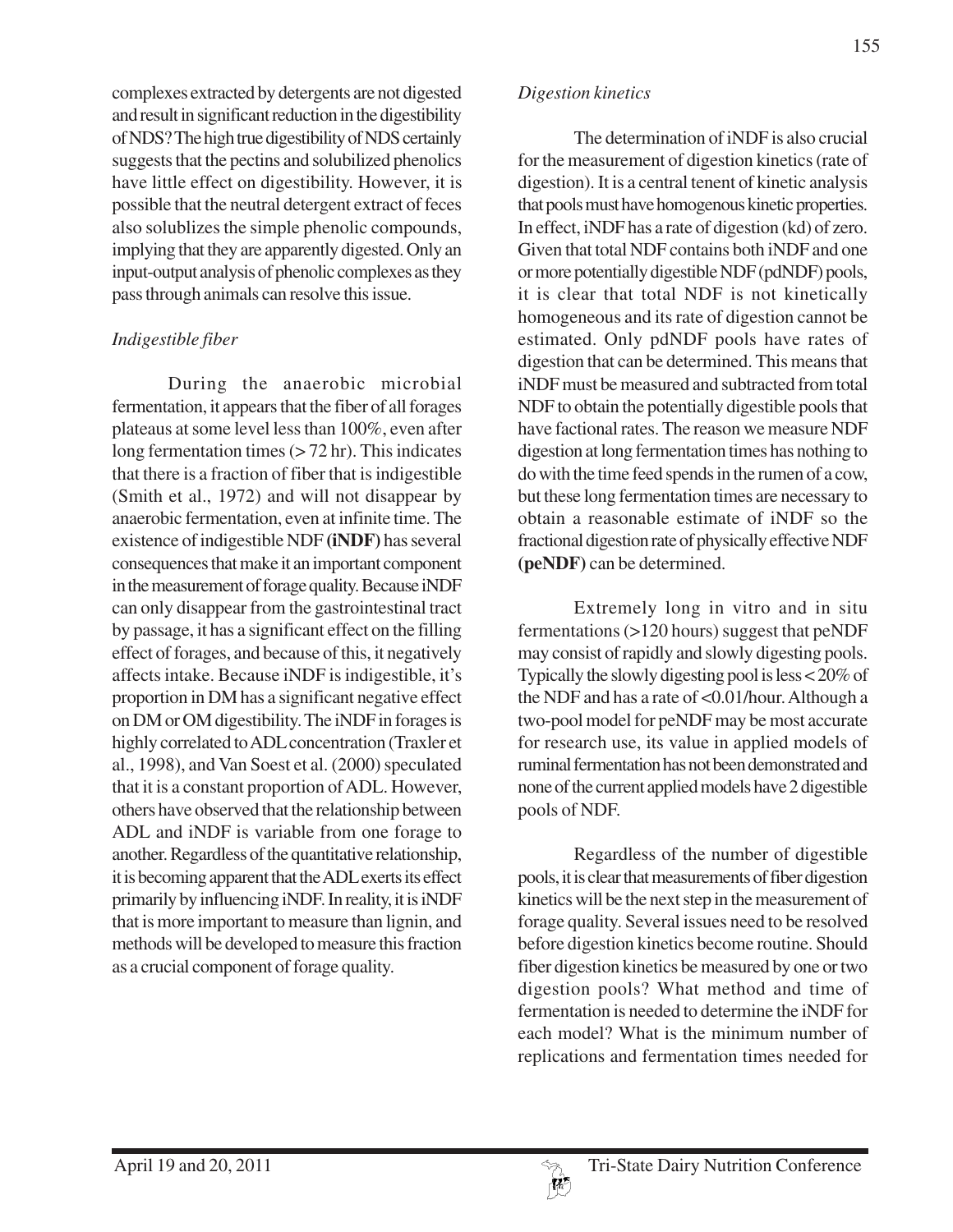acceptable accuracy in the determination of pools and fractional rates of digestion? There is tremendous interest in measuring the digestion kinetics of fiber and research is in progress to address these and other questions so that fiber digestion kinetics can be added to our methods of measuring forage quality.

# *Physical attributes*

Fiber is somewhat unique in that its physical attributes not only influences its intake and digestion but also influences the ruminal environment and health of dairy cows. Because most of the fiber in dairy rations originates from forages, it is evident that when fiber in the ration is minimized, the physical particle size of the forage is an important factor in measuring forage quality. The rumen in a cow functions most effectively when it is biphasic, with a floating mat of long buoyant particles on a liquid layer with small dense particles. The floating mat stimulates chewing activity. Thus, the peNDF index of chemical fiber and particle size was based on forage measurements that stimulate chewing activity (Mertens, 1997).

There are 2 major problems in the evaluation and application of peNDF as a measurement of forage quality. The first problem is the diverse methods used to measure particle size. In both research and application, numerous methods of measuring the particle size of feeds and setting the threshold for minimum size for peNDF are being used, without research to evaluate them or a valid separation principle to guide them. The only particle size method that has been directly compared to the peNDF values derived from chewing activity is based on vigorous vertical shaking of dried samples. This separation technique maximizes the measurement of small particle, and because it bounces particles on end, it measures the width of particles rather than their length. Using this method, the 1.18-mm sieve was selected as the threshold for peNDF because it not only matched the peNDF values derived from chewing activity but also matched the size of particles found in the feces. Part of the rationale for using the 1.18-mm sieve with vigorous shaking to define peNDF is that particles found in the feces escape the rumen and therefore do not need or stimulate chewing.

Although the Penn State Particle Separator (**PSPS**; Kononoff et al., 2003) is a practical tool for assessing particle size on the farm that was intended to be rapid, it is a crude method of particle size separation. It is based on an entirely different mechanism of separation compared to vigorous vertical shaking. The PSPS system is based on: (1) horizontal shaking and measurement of particle length, (2) wet particles which tend to clump and stick together, and (3) incomplete separation is defined by the number of shakes. It can be a great diagnostic tool, but it was neither designed nor is it acceptable as an analytical measurement. Combining data across research experiments that use different methods of measuring peNDF is risky unless the effect of experiment is included in the statistical model to account for method differences.

The second problem in the application of peNDF is related to dietary interactions. The peNDF of forages is only important if the ration is designed to have minimum fiber. In these cases, it is an effective measurement of quality because it is the minimum fiber requirements for effective ruminal function and chewing activity that are the crucial limit in the diet. When there is adequate total fiber in the ration, it is unlikely that peNDF of the forage will have any measurable effect on dairy cow responses. This issue is especially important in the harvesting of corn silage. It must be realized that there is an implicit compromise between chopping length and kernel processing. As the chop length increases, the larger size of cob and stalk particles force the rollers of the kernel processor apart, thereby reducing the efficiency of kernel fragmentation. The rollers will reduce the size of these cobs and stalks, but we are forcing the rollers to reduce particle size, which is very inefficient compared to chopping. With expensive corn and

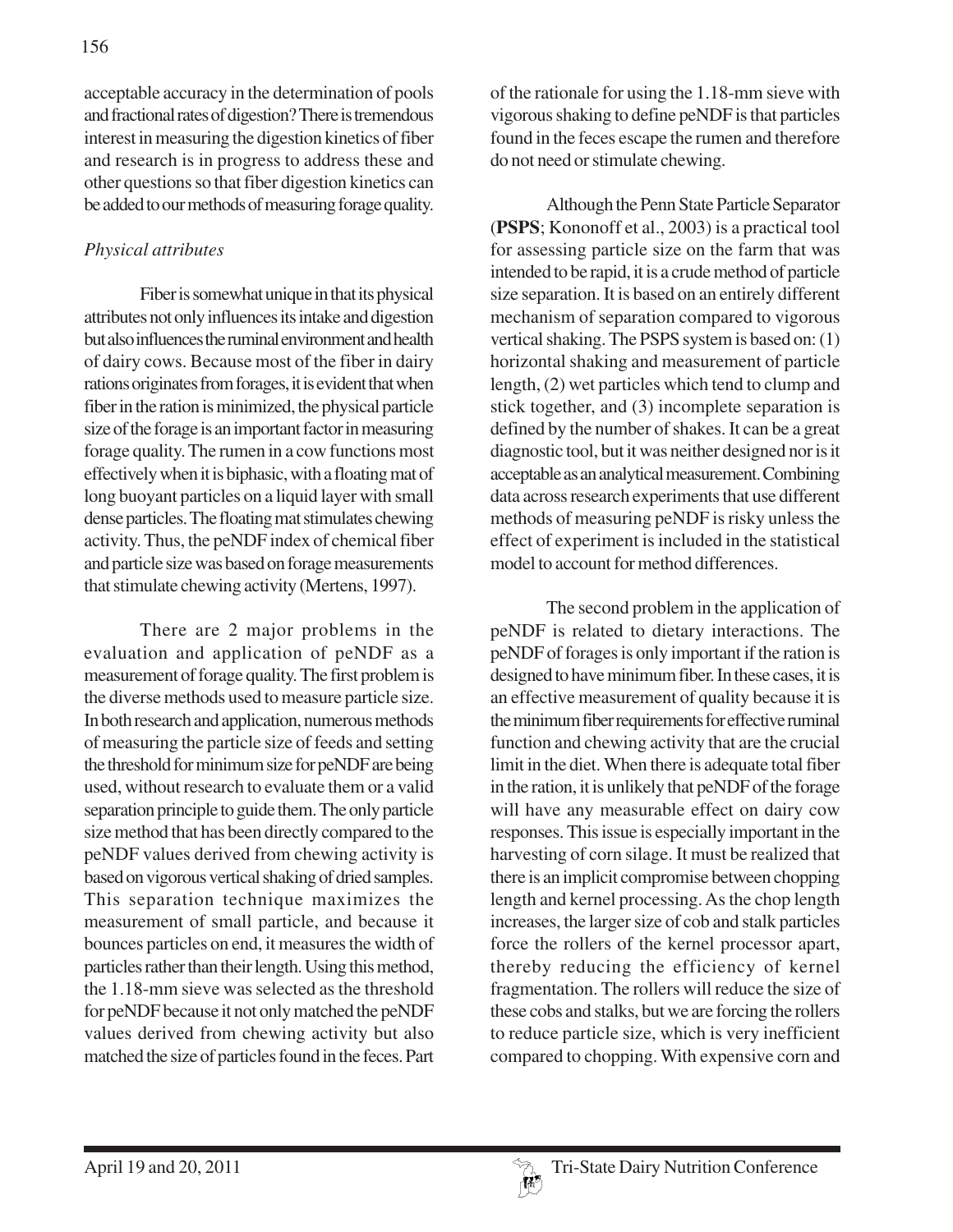rations that contain adequate total fiber, one should question long chop length for corn silage. It slows harvest, requires more fuel, and decreases the fragmentation of corn kernels, which are the most valuable part of the crop.

Physical attributes will continue to be an important factor in forage quality. However, with the high cost of grains and adequate total fiber in rations, the use of physical measurements may shift from peNDF and its value in minimum fiber rations to the effects of physical attributes on intake, digestion and passage. Particle size will increase as a quality measurement, especially for forages that contain grains with starch (Mertens, 2005) but the emphasis will be on effectiveness of digestion. In all forages, particle size and shape, buoyancy (density or functional specific gravity), and fragility (ease of particle size reduction) will become useful measurements of quality as we gain knowledge about their impacts on digestion, and passage, and develop nutritional software that can use this information.

### **Non-Fiber Carbohydrates**

For any system of analysis to be complete, its parts must sum to 100% of DM. To accomplish this with the analyses that are routinely measured and already discussed requires a component that is calculated by difference. This fraction was designated NFC because the main constituents of the component are carbohydrates that are not in fiber (NFC =  $100 - ash - CP - EE - aNDF$ ). Because it is calculated by difference, NFC is a crude estimate of the more completely digested carbohydrates. It not only contains all of the errors associated with the measured components used to calculate it, but it also contains all other components in the feed that are not measured. These unmeasured components include: starch, simple sugars, disaccharides, oligosaccharides, pectins, fructans, beta-glucans, organic acids, volatile fatty acids, nonfat lipids, alcohols, aldehydes, and minor organic

compounds. Depending on the forage or feed, the composition of NFC can vary significantly. It is also important to note that NFC calculated by difference in not non-structural carbohydrate **(NSC)**. The term NSC should be used for the analytical measurement of starch plus glucose.

There is debate about "correcting" NDF for protein and ash contamination as a means of improving the accuracy of NFC calculation. However, the errors associated with CP equivalent for NAAN are often a much greater error, and the use of fatty acids instead of total lipid analyis will introduce another significant error. When we measure true DM (including the volatile compounds that are evaporated by oven drying), even more volatile matter will be included in NFC. It should be accepted that NFC is a crude estimate of nutritional value that allows the total mass to sum to 100 (within limitations), but refining its estimation does not appear to be worth the analytical cost and gains little for nutritional evaluation.

Except for coarsely processed corn, the constituents of NFC typically have high digestibility, but they vary greatly in the fermentation end products produced and in effects on the rumen environment. Without knowing the source of NFC, it is difficult to judge its impact on the ration and animal. Generic NFC has little utility in ration formulation. Because it is inversely and highly correlated with NDF, it tells you little about the ration that cannot be deduced from NDF concentration. Because it is calculated by difference, it is actually less accurate than NDF and because its composition is variable, it is less uniform and informative than NDF.

The primary value of NFC is as a check on the concentrations of the components, if you know the feed source. In alfalfa, the primary constituent of NDF is pectin; in whole plant corn and cereals, it is starch; and in grasses, it is fructosans and sugars. In silages, fermentation acids are a significant part of NFC. Thus, if you know the forage source, NFC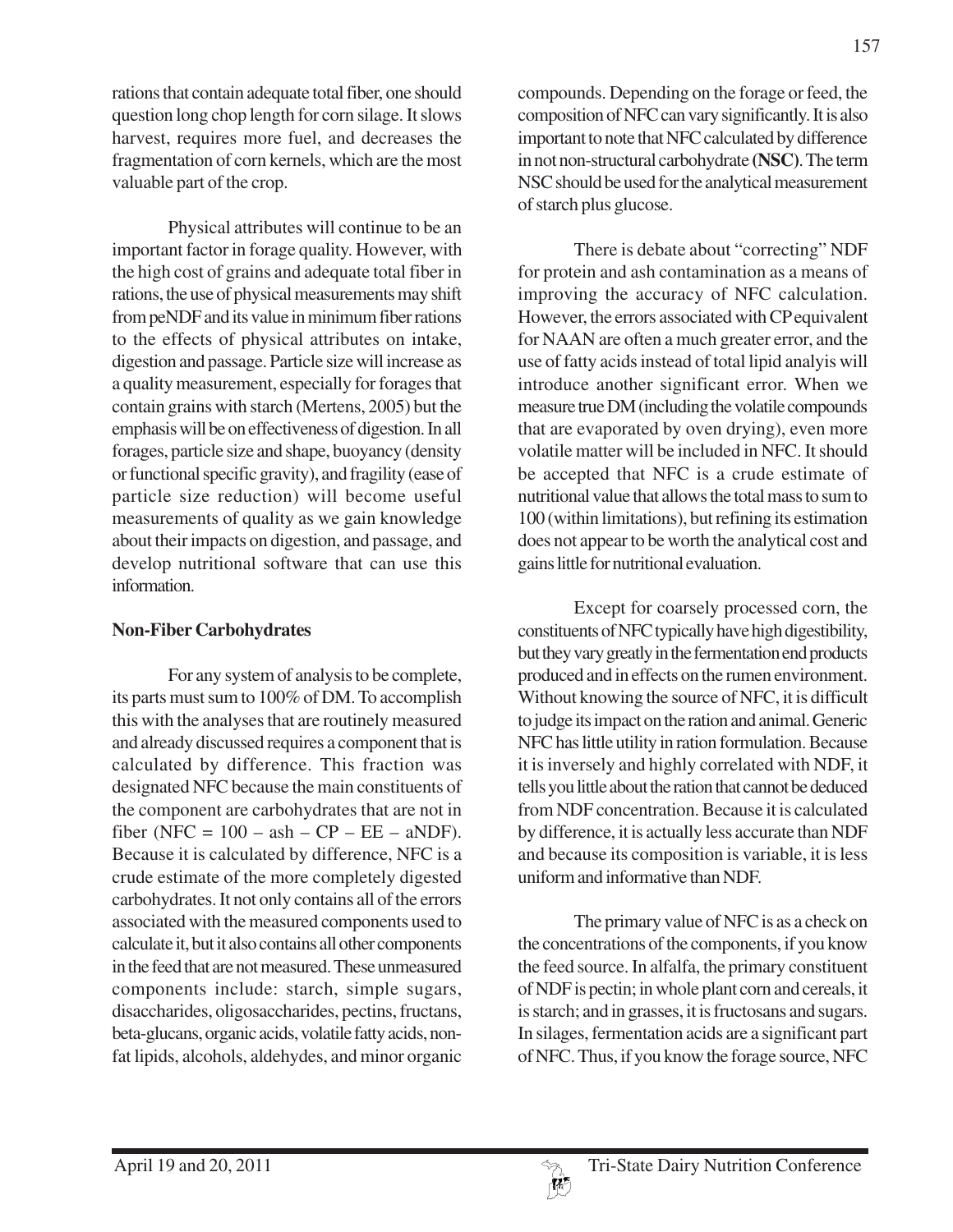can be used to more effectively estimate concentrations of specific components (starch and pectins) to validate measured values or to predict them when they are not measured. For example, if the measured starch concentration exceeds NFC, something must be wrong. In silages, 10 to 15% of the DM will be fermentation products and other non-starch constituents. In grains and grain products, starch will be 90 to 100% of the NFC. Although NFC can be used as a diagnostic tool, it would be more productive to directly measure the major components in NFC (pectin, starch, and sugars) and reduce the magnitude of the undefined residual that is calculated by difference.

### *Starch*

With the exception of corn and cereal silages, most forages have little starch. However, corn and cereal silages are a major forage source in many, if not most, dairy rations. Starch is unique among the components of NFC because its digestibility can vary greatly, and its fermentation can have direct effects on the ruminal environment. Because of these unique nutritional characteristics, starch should be measured directly in those forages and feeds in which it comprises >5% of the DM. Although there is no official method for starch analysis, most of the values reported appear to be reasonable (in relation to NFC) and relatively reproducible among laboratories. However, there are variations in methods that are important. Some laboratories measure starch directly without a preextraction to remove sugars. Because these results will contain glucose from sugars as well as starch, they should be more appropriately reported as NSC and not as starch. Even if sugars are removed by pre-extraction, starch results can vary based on the effectiveness of converting starch to glucose (which is what is actually measured and converted to a starch basis). Fine grinding and adequate gelatinization and extraction of starch are important for obtaining correct results.

### *Starch digestion*

Unlike other components of NDS or NFC, starch digestion can be significantly less than 98%, depending on its particle size and length of time in fermentation storage. The variability in starch digestion, especially in corn and sorghum, has stimulated the direct measurement of starch digestion using ruminal and enzymatic in vitro systems, as well as research into the characteristics of starch that affect its digestion (Hoffman and Shaver, 2009). Because starch can affect ruminal fermentation, there is also interest in digestion kinetics of starch in the rumen using in vitro starch disappearance or gas production. It appears that starch digestion is much more difficult to measure than fiber digestion because amylolytic activity of ruminal inoculum is more variable. It appears that amylolytic activity in ruminal fluid is inducible and much less stable than fibrolytic activity because amylolytic activity in the rumen is more sensitive to donor animal diet and time of sampling. At present, the repeatability of starch digestion is less reproducible among laboratories and less repeatable within laboratories. As we gain greater understanding of amylolytic activity and starch digestion, in vitro methodologies will be improved to reduce variation in laboratory estimates of starch digestion.

There is circumstantial and some direct evidence that starch digestion is a function of particle size, fermentation activity, processing (gelatinization), and intrinsic properties of the starch granules in grains. The predominant effect on starch digestion is particle size, and methods for measuring particle size and extent of kernel fragmentation, such as the corn silage processing score (Mertens, 2005), will become an important benchmark in the evaluation of starch utilization in forages. However, a method is needed to convert laboratory digestion of ground samples to the digestion kinetics and digestibility of the starch in the form in which it is fed. After particle size, the intrinsic nature of the starch granule is probably the next most important factor affecting

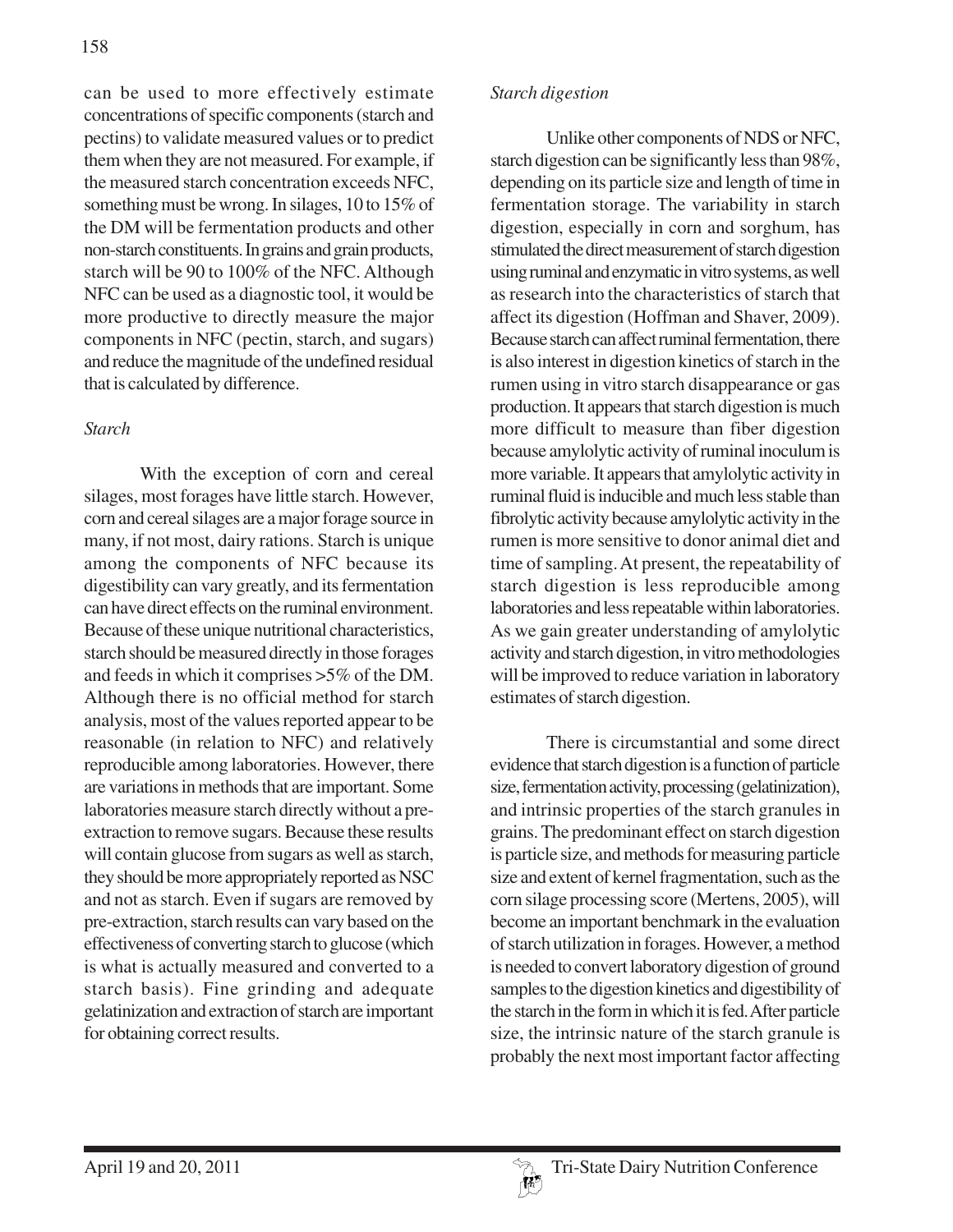starch digestion. Starch granules are surrounded by a protein matrix (such as zien in corn) that serves as a barrier to digestion. These protein matrices are made of prolamines and measurements of prolamine can provide information about the starch digestion. Fermentation and storage time of high moisture corn and corn silage has been observed to increase starch digestion. Ammonia in fermented corn may reflect the breakdown of the protein matrix around starch granules and be an indicator of more rapid starch digestion, along with other indicators of the extent of fermentation during storage. Increased value of grains will generate greater interest in the most efficient use possible of starch in corn and cereal silages.

# *Pectin*

Pectins are the major carbohydrate in legumes and in some non-forage fiber sources, such as beet and citrus pulps. Pectins are unique because they digest rapidly and completely but result in acetic acid production in the rumen instead of propionate from starch . Increasing the pectin content of legumes would appear to be a beneficial goal and pectin analysis may be a worthy addition to measurements of forage quality.

# **Conclusions**

It is unlikely that there will be a revolution in the measurement of forage quality. It is more likely that there will be an evolution of current routine analysis to include new physical attributes and more accurate estimates of digestibility and digestion kinetics. Whenever possible, future methods of analysis should be more specific (amino acids instead of CP; starch instead of NFC) and should provide more information about the digestion kinetics (rates and extents) so that nutritional decisions can be made that improves our measurement of forage quality and the use of forages in dairy rations.

## **References**

Hintz, R.W., D.R. Mertens, and K.A. Albrecht. 1996. Effects of sodium sulfite on recovery and composition of detergent fiber and lignin. J. AOAC International 79:16-22.

Hoffman, P.C., and R.D. Shaver. 2009. UW-Feed Grain Evaluation System Marshfield Soil and Forage Analysis Laboratory.

http://www.uwex.edu/ces/dairynutrition/documents/ WisconsinFGES.pdf

Konoff, P.J., A.J. Heinrichs, and D.R. Buckmaster. 2003. Modification of the Penn State forage and total mixed ration particle size separator and the effects of moisture content on its measurements. J. Dairy Sci. 86:1858-1863.

Mertens, D.R. 1993. Importance of the detergent system of feed analyses for improving animal nutrition. Proc. Cornell Nutr. Conf., Ithaca, NY. pp. 25-36.

Mertens, D.R. 1994. Regulation of forage intake. Page 450 in Forage Quality, Evaluation and Utilization. G.C. Fahey, Jr., ed. Am. Soc. Agron. Madison. WI.

Mertens, D.R. 1997. Creating a system for meeting the fiber requirements of dairy cows. J. Dairy Sci. 80:1463-1481.

Mertens, D.R. 2002. Gravimetric determination of amylase-treated neutral detergent fiber in feeds using refluxing in beakers or crucibles: Collaborative study. J. AOAC International 85:1217-1240.

Mertens, D.R. 2005. Particle size, fragmentation index, and effective fiber: Tools for evaluating the physical attributes of corn silages. 4-State Dairy Nutrition and Management Conference, Dubuque, IA. Midwest Plan Service, Iowa State, Univ., Ames. Pages 211-220.